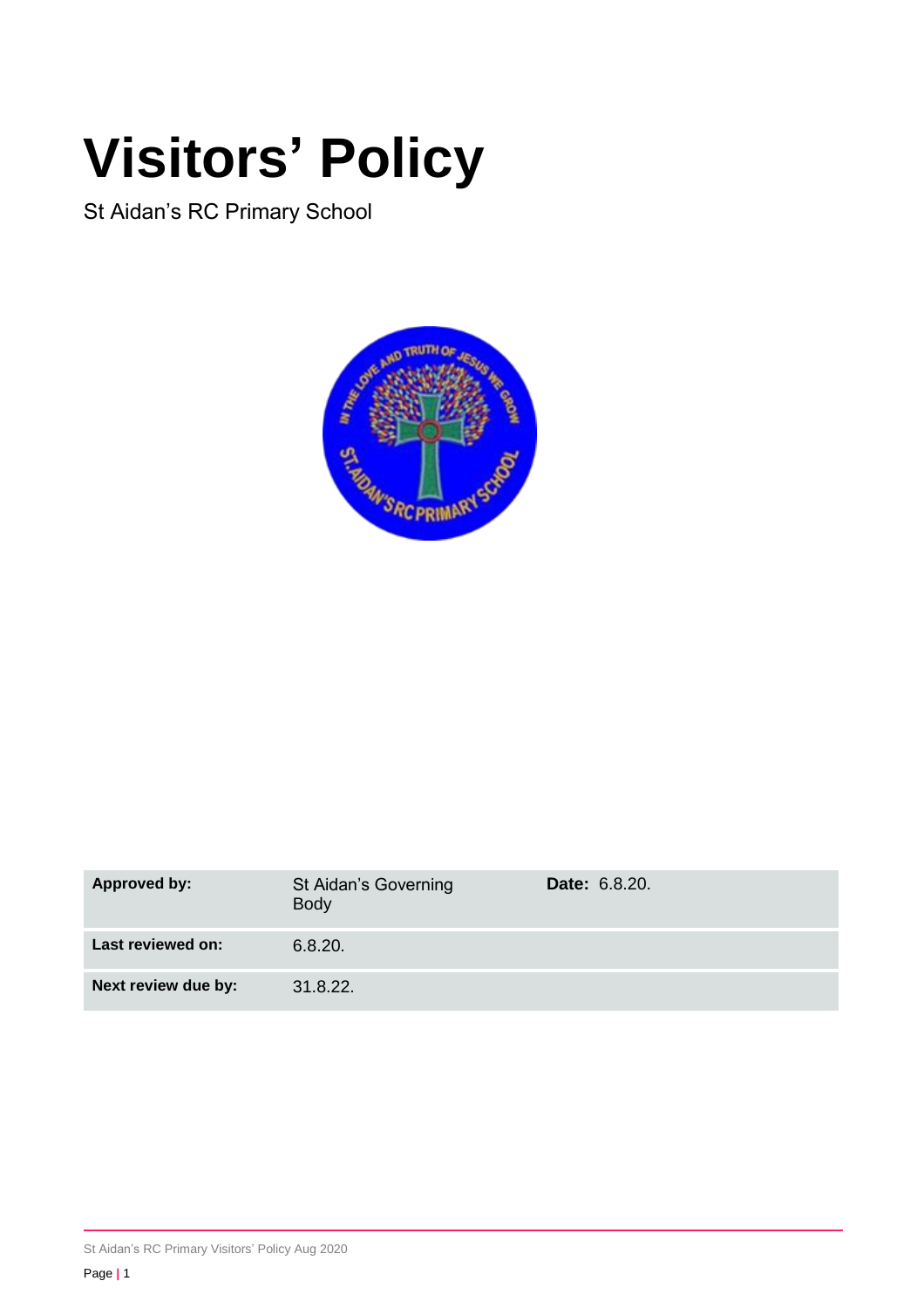#### **The Aims of this Policy**

The purpose of this policy and its associated procedures is to contribute towards the safeguarding of all children and staff both during and outside of school hours when they are on our site. The ultimate aim is to ensure that all children and staff learn and work in an environment where they are safe and free from harm.

# **The Objectives of this Policy**

- The key objectives of this policy is to have in place a clear protocol and procedure for the admittance of external visitors to the school which is understood by all staff, governors, visitors and parents/carers and conforms to child protection guidelines and prevents unsuitable people from working with or accessing children and young persons in the school setting.
- We have responsibility for the safety and well-being of all of our children anywhere on the school site, during normal school hours, during after school activities and on school organised (and supervised) offsite activities.

## **This policy applies to:**

- All teaching and non-teaching staff employed by the school
- All external visitors entering the school site during the school day or for after school activities (including peripatetic tutors, sports coaches etc)
- Governors
- > Parents/carers
- Volunteers
- Children
- Local Authority staff
- > Building & Maintenance Contractors

## **Protocol and Procedures**

- Visitors Invited to the School
- Before a visitor is invited to the school, both the Headteacher and Deputy Headteacher are informed, with a clear explanation as to the relevance, purpose date and time of the visit . Permission must be granted by the Head teacher before a visitor is asked to come into school.
- Formal visitors representing the LA, businesses, contractors, outside agencies etc are required to present formal identification and DBS confirmation.
- All visitors enter the school building through the main door and report to Administration staff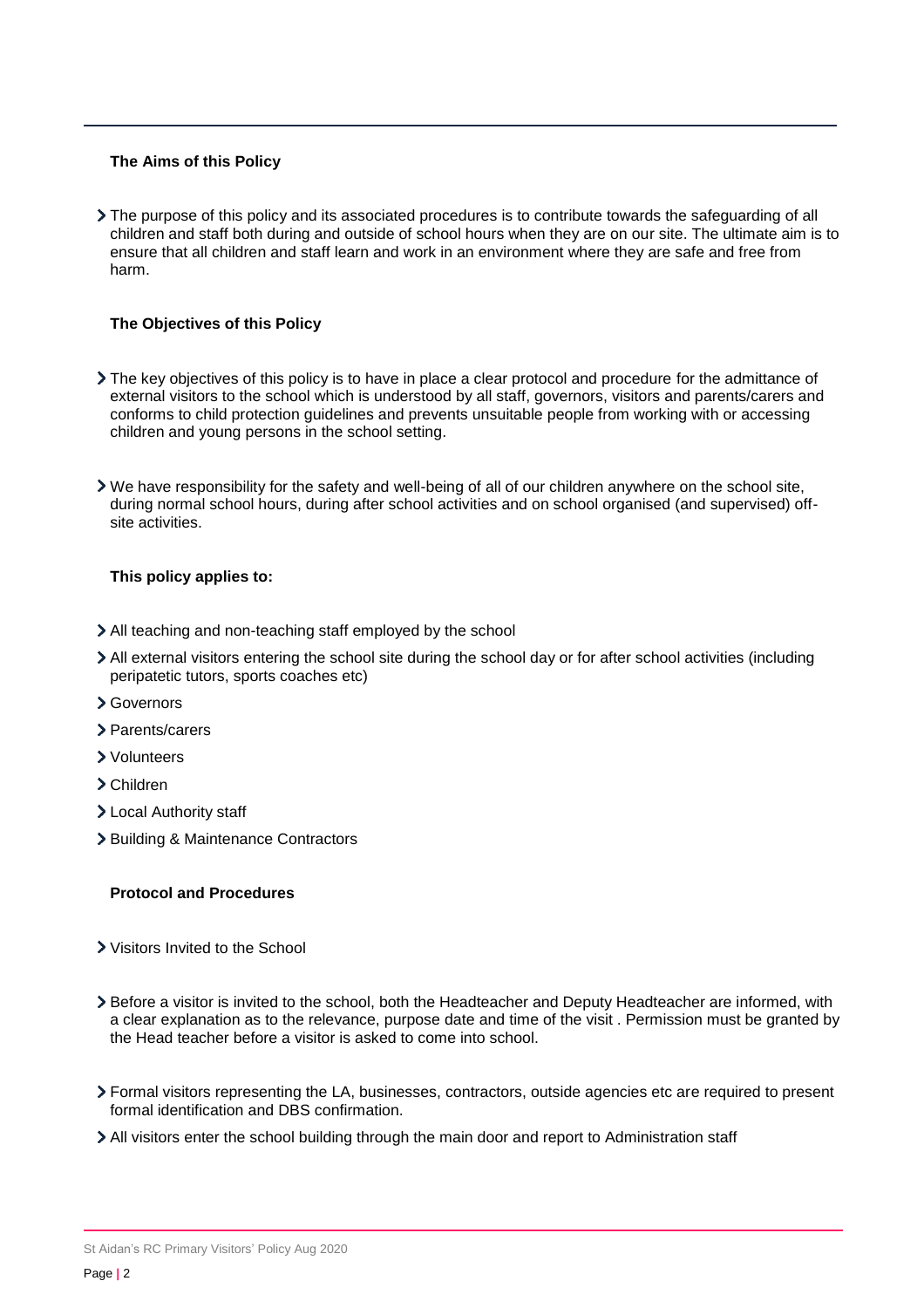- All visitors must state the purpose of their visit and who has invited them or who they wish to see. They should be ready to produce formal identification and DBS confirmation.
- All visitors are required to sign the Visitors Record Book which is kept in reception at all times
- All visitors are required to wear an identification badge
- All visitors are given/shown a copy of the Visitor Information Leaflet detailing information about emergency evacuations procedures and protocol
- Visitors are escorted to their point of contact OR their point of contact will be asked to come to reception to receive the visitor. The contact will then be responsible for them while they are on site.
- On departing, visitors leave via reception and: Enter their departure time in the Visitors Record Book alongside their arrival entry and Return the identification badge to reception

#### **Unknown/Uninvited Visitors to the School**

- Any visitor to the school site who is not wearing an identity badge is challenged politely to enquire who they are and their business on the school site. They should then be escorted to reception to sign the visitors' book and be issued with an identity badge. The above procedures then apply.
- $\lambda$  In the event that the visitor refuses to comply, they are asked to leave the site immediately. The Headteacher/Deputy Headteacher (or Senior Leader if neither is available) will consider the situation and decide if it is necessary to inform the police.
- If an unknown/uninvited visitor becomes abusive or aggressive, they will be asked to leave the site immediately and warned that if they fail to leave the school grounds, police assistance will be called for.

## **Governors and Volunteers**

- All governors and volunteers are required to have an enhanced DBS.
- New governors are made aware of this policy and are expected to become familiar with its procedures as part of their induction. This is the responsibility of the Headteacher and the Chair of Governors.
- New volunteers will be asked to comply with this policy by staff they first report to when coming into school for an activity or class supporting role.

## **CPD**

As part of their induction, new staff are made conversant with this policy for visitors and asked to ensure compliance with its procedures at all times.

# **Linked Policies**

This policy should be read in conjunction with other related school policies: including:

St Aidan's RC Primary Visitors' Policy Aug 2020